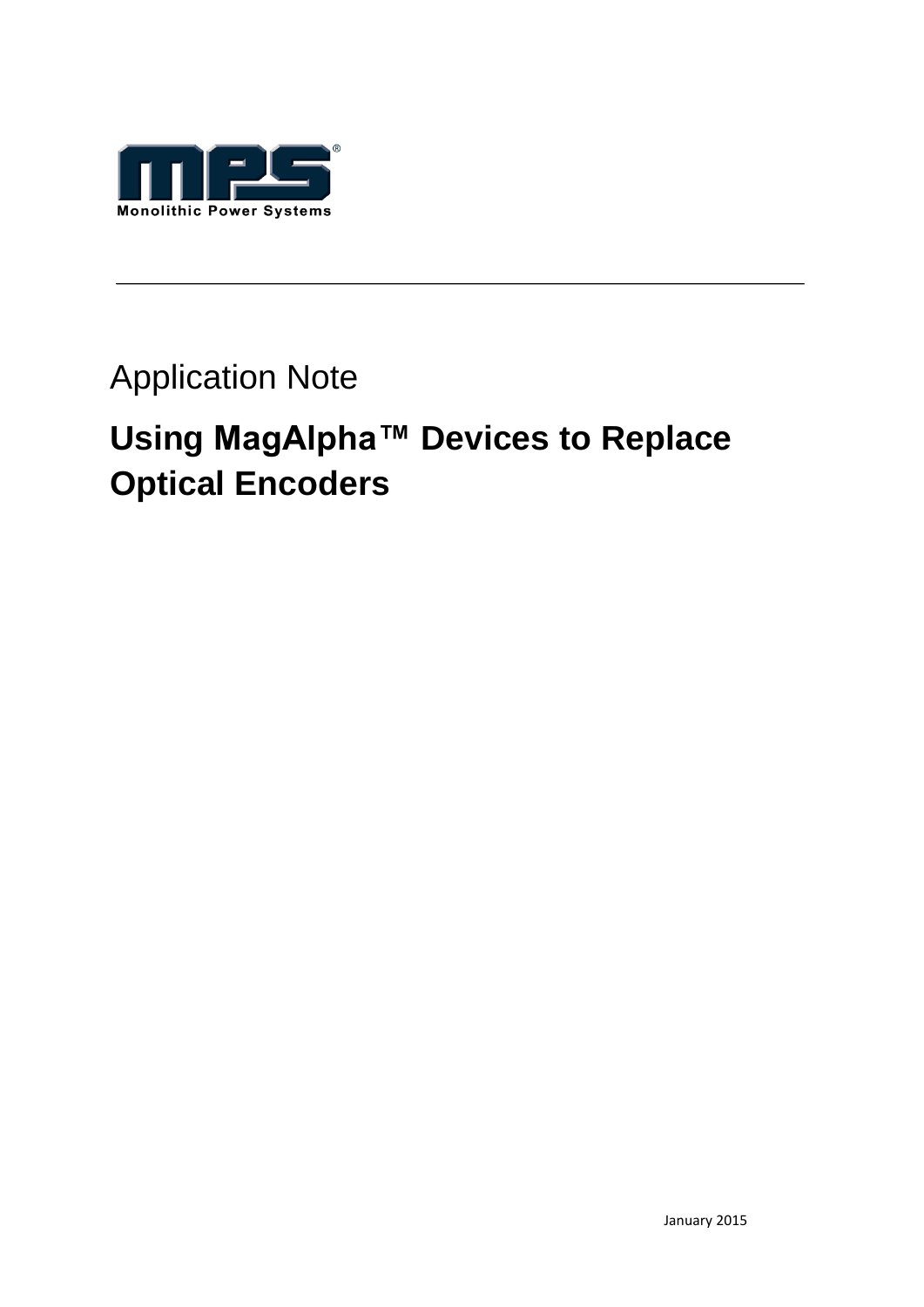

### **Introduction**

The standard way to measure the angular position or speed of a rotating shaft is to use an optical encoder. Optical encoders typically use LEDs and photodetectors, in conjunction with a wheel or disc that periodically interrupts or reflects the beam of light between the LED and photodetector.

Optical encoders suffer from several problems:

- They are expensive, especially at high resolutions
- They are subject to problems due to contamination (dirt) obstructing the optical path, leading to failure
- They require difficult manual adjustment of the "zero" position
- They can be quite large and bulky

As an alternative to optical encoders, devices have been developed to measure the angle and speed of a shaft using magnetic technology and Halleffect-based silicon devices. In many cases, using an IC magnetic sensor like the Sensima MagAlpha™ device is a better choice.

#### **The MagAlpha™ Device**

The Sensima MagAlpha™ device is an IC that can sense directly the angle of an external magnetic field. These devices use proprietary techniques to measure the angle of the field with high accuracy even at high rotation speed.

Commonly, magnetic angle sensors are used with a 2-pole magnet oriented above the surface of the IC (shown on the left in the image below). In addition, the MagAlpha™ devices include side-shaft compensation, which allows them to measure accurately the angle of a magnet placed to the side of the device (shown on the right in the image below).



For more details on MagAlpha™ device operation, please refer to the MAxxx datasheets available at www.monolithicpower.com.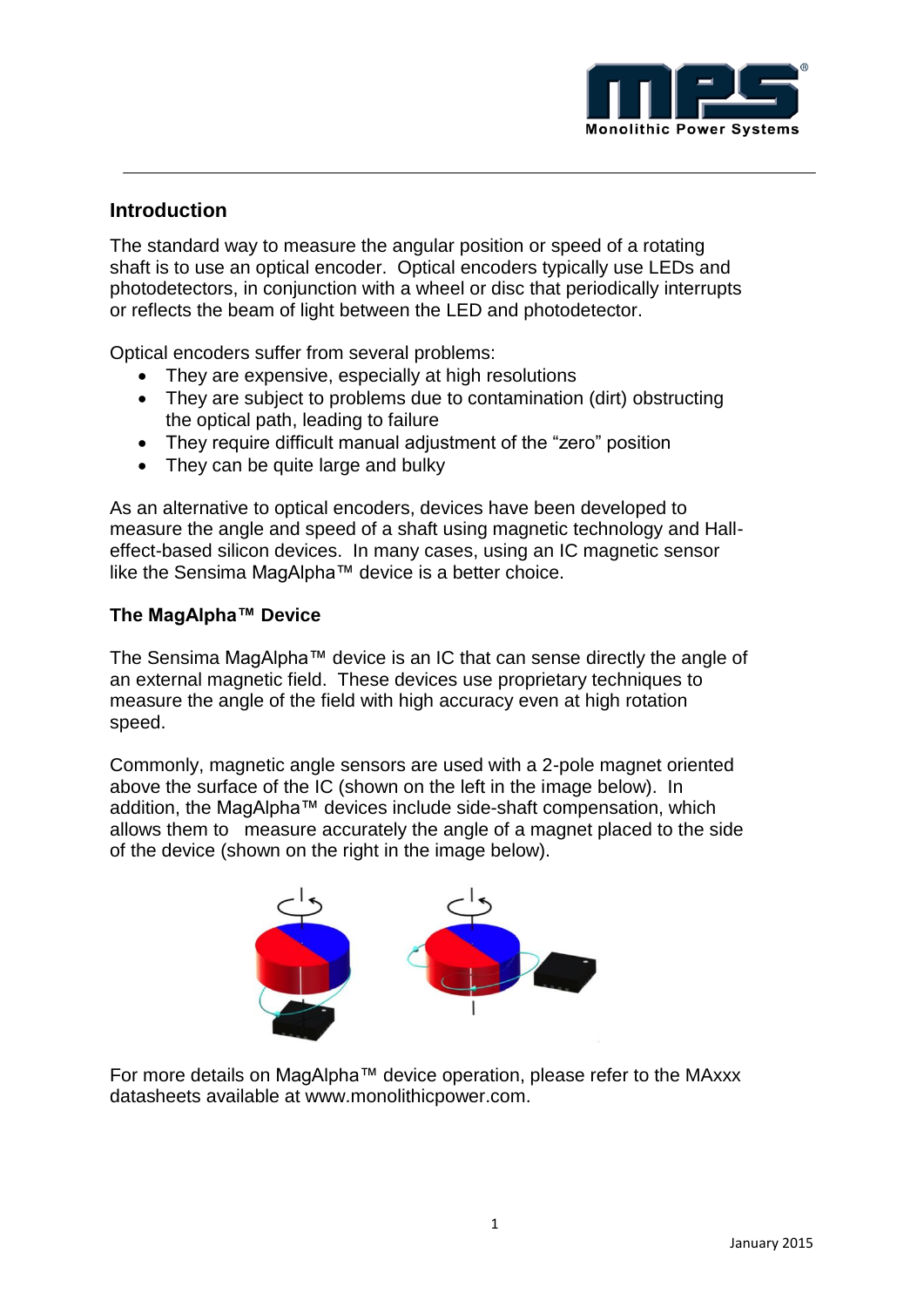

#### **Encoder Mechanical Configurations**

Encoders come in many sizes and shapes, but they can be divided into two basic configurations:

*Through-shaft or hollow encoders* – These encoders are mounted to a rotating shaft that passes all the way through the encoder. Usually the code wheel mounts directly to the shaft, and the body of the encoder is mounted to a fixed structure (often a motor).



To use a MagAlpha™ device to replace a through-shaft encoder, the MagAlpha™ part is mounted on a PC board to the side of the shaft, and a ring magnet is fitted to the shaft. Since the "zero" position can be set electronically, the magnet can be mounted with an arbitrary rotation with regard to the mechanical position.

A magnet with more than one pair of poles can be used. In this case the MagAlpha device will indicate multiple rotations for each mechanical revolution.



MagAlpha Device .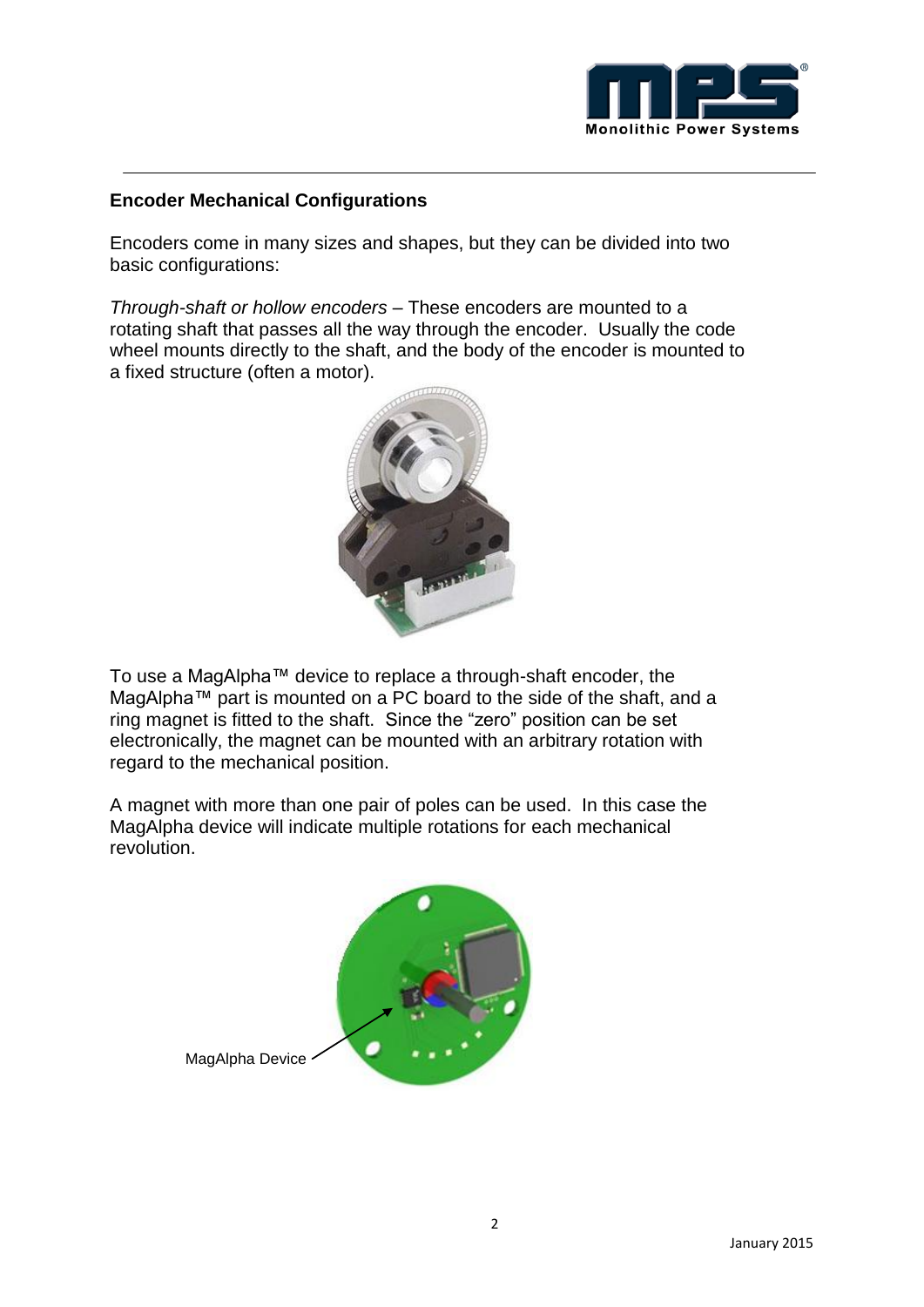

*End-shaft encoders* – Often looking like a motor or potentiometer, end-shaft or solid encoders are self-contained and have a shaft protruding from one end. The shaft is coupled to the rotating machinery using a shaft coupler, gears, or a belt.





Replacing a solid-shaft encoder with a MagAlpha™ device is straightforward. A small disc magnet is affixed to the end of the shaft in place of the optical code wheel, and the MagAlpha™ device is positioned on a PC board at the end of the shaft.

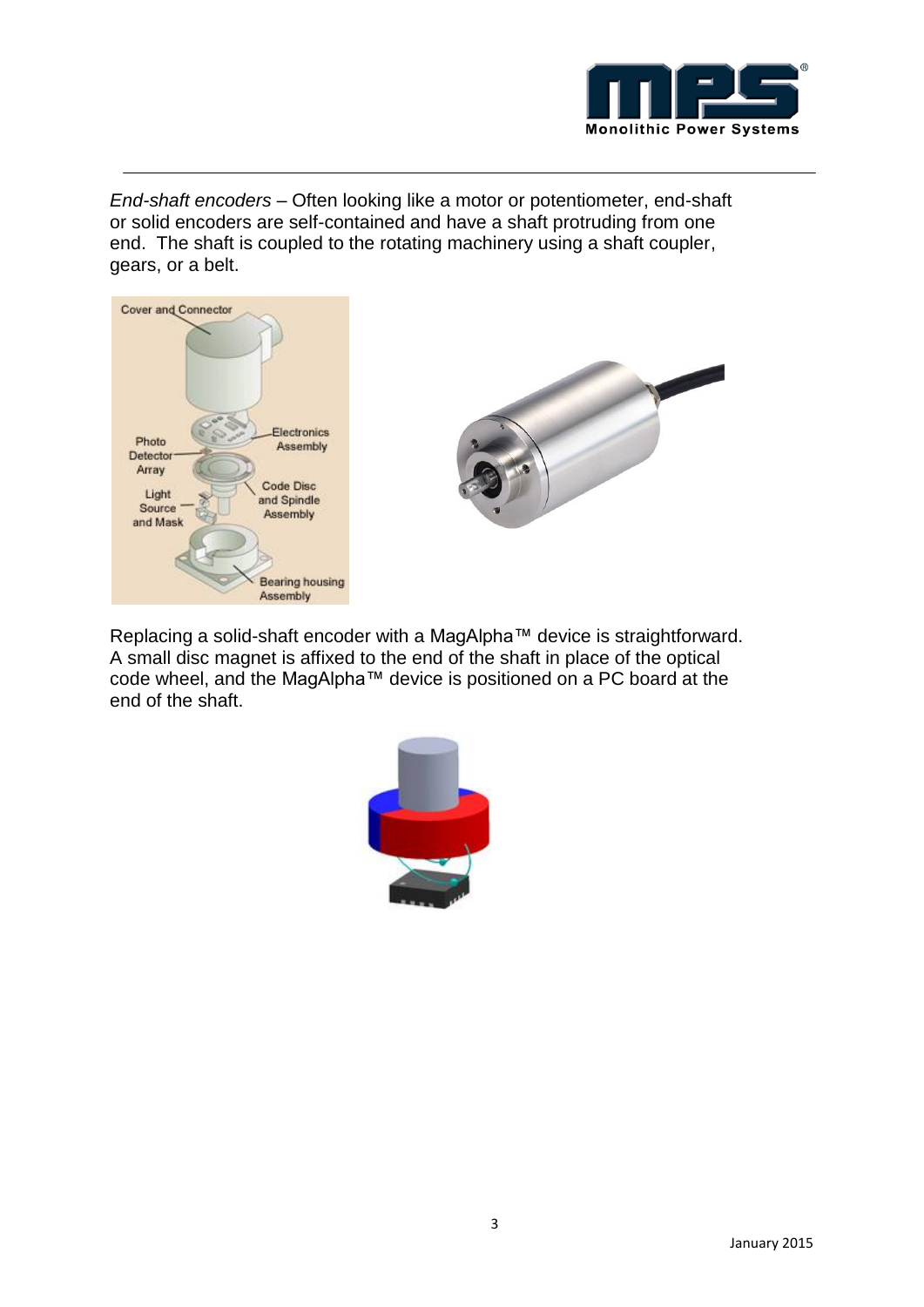

#### **Absolute and Incremental Encoders**

There are two basic types of optical encoders:

*Incremental Encoder* – These encoders typically provide two digital outputs in quadrature ("Phase A" and "Phase B"). With these two signals, the relative position, rotation direction, and speed of the shaft can be determined. Often, a third channel (called the "index" signal or "Phase Z") is present, which provides an indication of one particular shaft orientation. When there is no motion, no information is output – therefore, incremental encoders can only measure movement, not static position. While moving, the system can track position by counting pulses on the A and B outputs relative to the index channel.



Incremental Encoder Simplified Structure

*Absolute encoder* – Absolute encoders provide an indication of shaft position regardless of movement of the shaft. Typically they use multiple optical devices, one per bit of resolution. Absolute optical encoders become very expensive at high resolutions.



Absolute Encoder Simplified Structure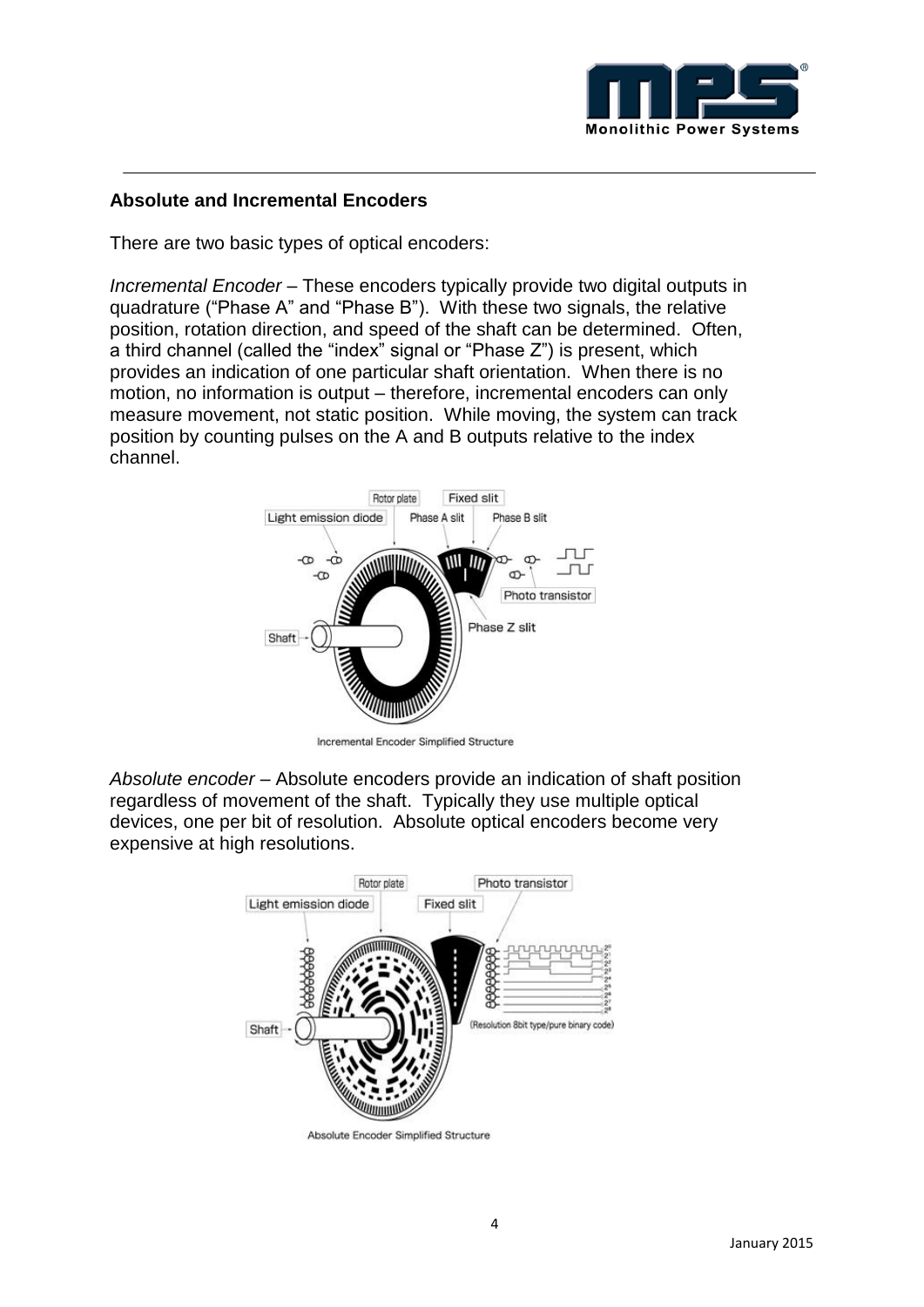

The MagAlpha™ device can be used in both incremental and absolute applications.

#### **Electrical Interfacing**

Incremental encoders typically have an interface that uses three signals, plus a power supply and ground. The MagAlpha™ devices generate the exact same signals: Quadrature outputs (called "A" and "B") and an index signal ("Z").

The MagAlpha™ devices require a power supply of 3.3V, and the output signals are push-pull CMOS outputs. In many cases, these can be directly interfaced with the host system. If an exact duplication of an optical encoder interface is desired (which typically has open-collector outputs or differential TTL outputs), a few components need to be added, as shown in the diagrams below:





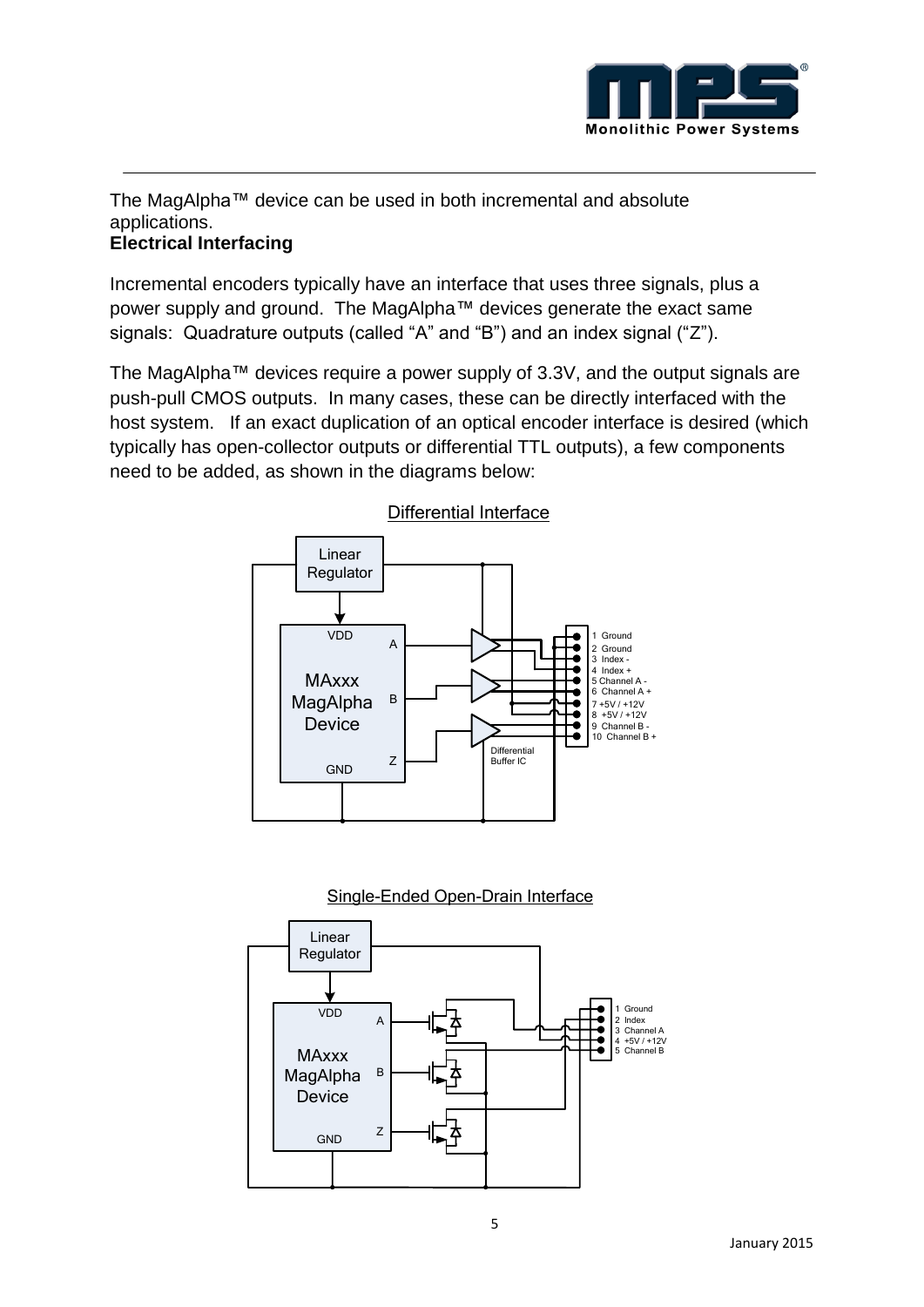

Absolute encoders have different interface requirements, and there is not as much standardization as with incremental encoders. Often, synchronous or asynchronous serial interfaces are used, or sometimes parallel binary interfaces.

Absolute position information is read from the MagAlpha™ device via a serial (SPI) interface. Typically this is connected to a microcontroller.

In systems that already employ a processor, it is possible to directly connect the SPI interface of the MagAlpha™ part to the processor. In other cases, a local microcontroller (located adjacent to the device) can be used to create whatever interface that is required (RS-422 serial, CAN, etc.)